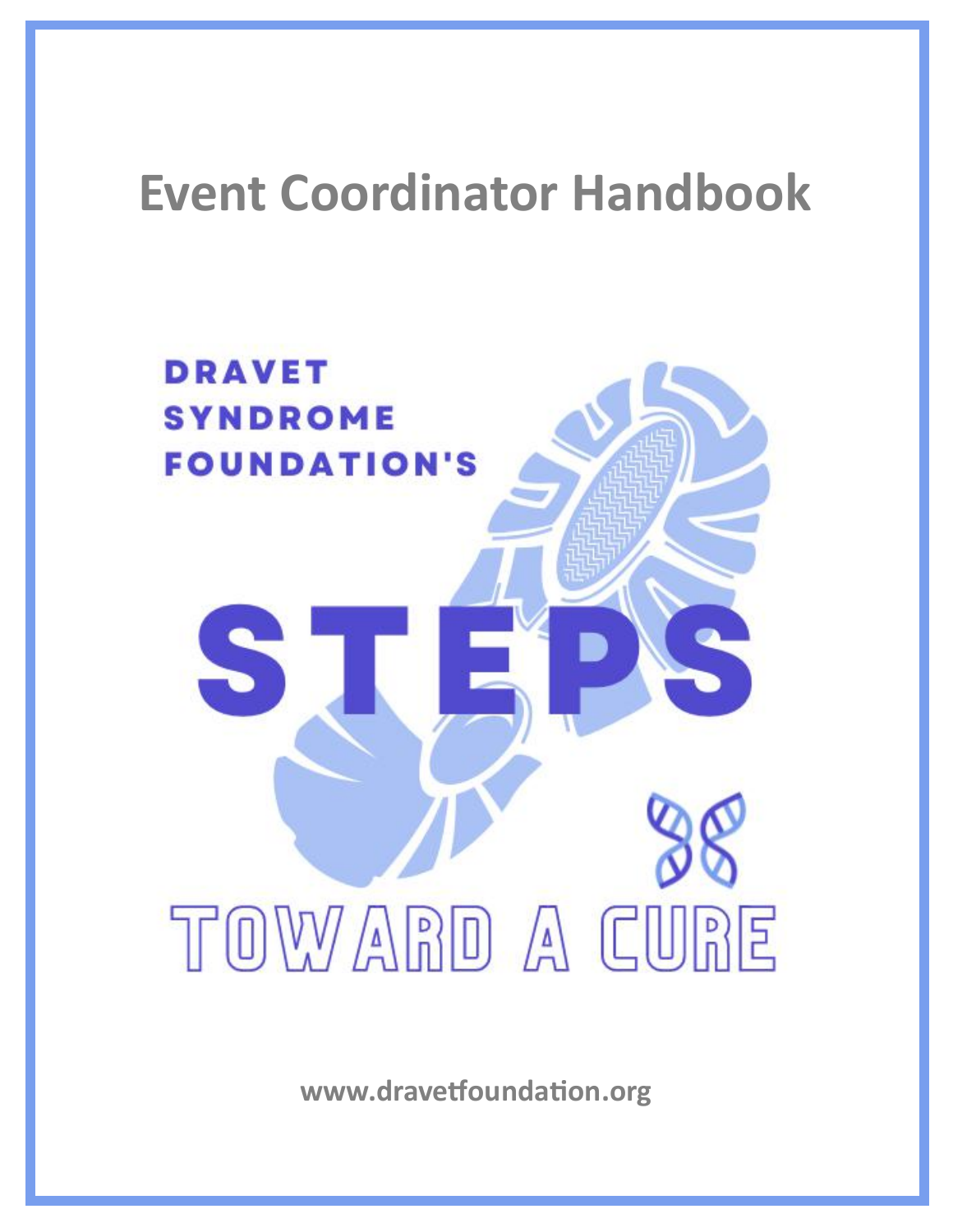## **WELCOME**

On behalf of the Dravet Syndrome Foundation (DSF), I would like to thank you for volunteering to be an event coordinator for a DSF Steps Toward a Cure event.

As an event coordinator, you play a very important role in the success of DSF by raising both funds and awareness for Dravet syndrome (DS) and related intractable childhood epilepsies. Coordinating an event is a fun and easy way to bring families and friends together to support a great cause. You will be amazed at the generosity and support from your community.

Myself, as well as other members of our DSF staff are available to help you every step of the way. It is our job to make your experience planning this event easy, fun and rewarding!

Sincerely, *Misty Ried* Campaign Director misty@dravetfoundation.org

## **TABLE OF CONTENTS**

## **ABOUT DRAVET SYNDROME FOUNDATION**

The mission of Dravet Syndrome Foundation (DSF) is to aggressively raise funds for Dravet syndrome and related epilepsies; to support and fund research; increase awareness; and to provide support to affected individuals and families. In accordance with our mission, DSF focuses its work and funding in several key areas: Research Grant Awards; Annual Research Roundtable; Patient Registry; Patient Advocacy; Patient Assistance Grants: Biennial Family & Professional Conference; and Professional Education. Through our programs, we are able to fortify our efforts to increase research, provide support and advocacy, and increase education and awareness.

DSF is a 501c3 nonprofit organization founded in 2009 by a group of parents who wanted to expedite research to find a cure and better treatments for their own afflicted children. Since its inception, DSF has awarded over \$5.6M in Dravet-specific research grants and over \$196K in patient assistance grants.

To learn more about Dravet syndrome, or DSF and its programs, visit *www.dravetfoundation.org.*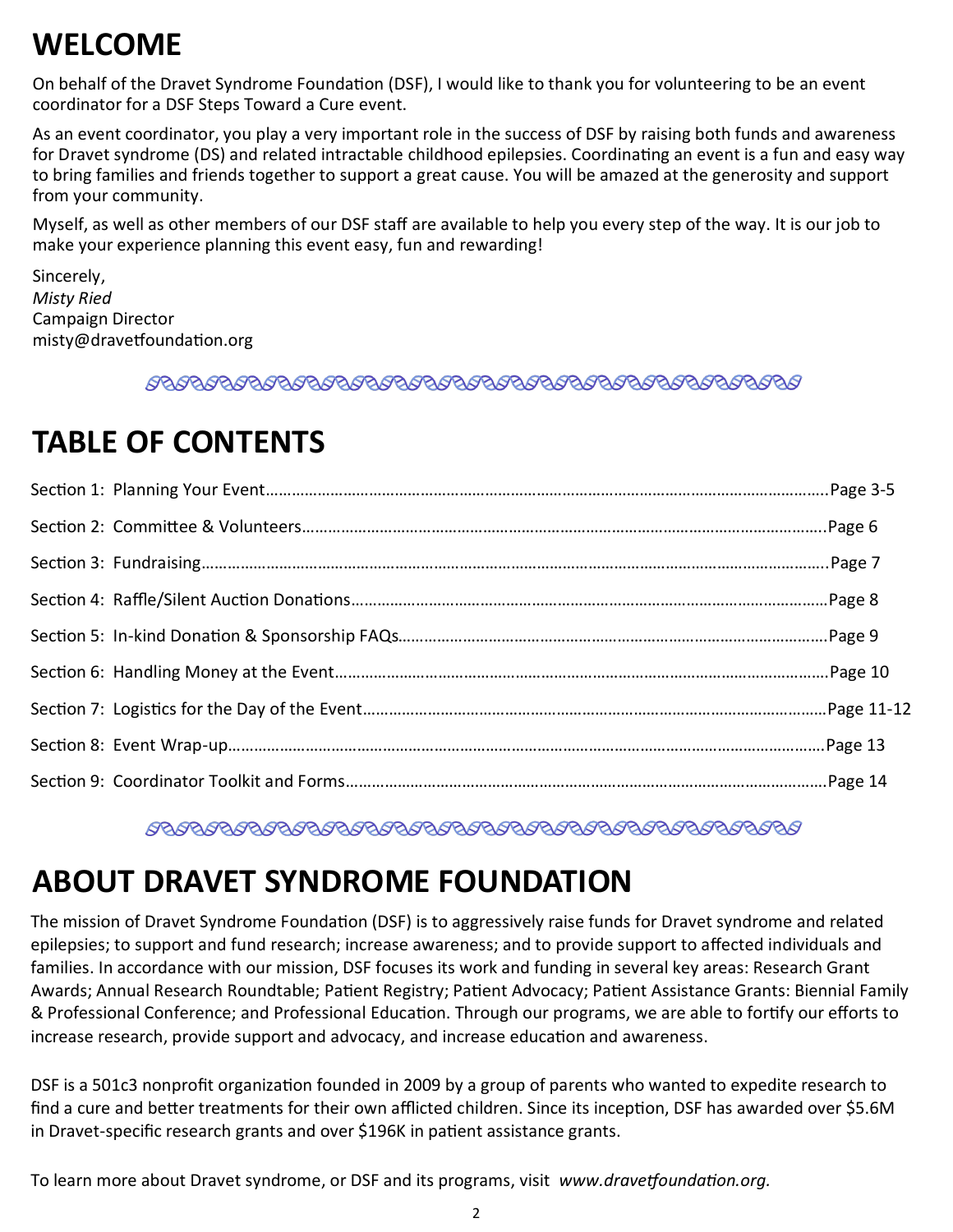## **SECTION 1: Planning Your Event**

### **Event Expenses**

Event Coordinators are not expected to take responsibility for any of the expenses associated with their event. We ask you to try to keep venue fees below \$400. Venue contracts and raffle contracts should be forwarded to DSF Staff to be completed and/or reviewed prior to being signed and submitted. You should notify DSF staff immediately if venue fees will be more than our approved limit. Coordinators must keep receipts for event costs and submit them along with a completed expense reimbursement form for reimbursement.

Any expenses in addition to venue and raffle permit fees must be pre-approved by DSF in order to guarantee full reimbursement. If you choose not to be reimbursed for any or only for some expenses, you should still submit your receipts along with a completed expense reimbursement form in order to receive an in-kind tax donation receipt.

### **Key Tips To Remember:**

- There is nothing wrong with keeping your event simple—especially if this is your first event.
- Securing event sponsors is one of the best ways to underwrite the event costs and ensure that event proceeds go directly to DSF's programs.
- Forming an event committee allows you to distribute the work load, while getting others involved and excited about the event.
- For insurance purposes, DSF typically prohibits alcohol, bounce houses and dunk tanks at events.
- Being an event coordinator should be fun and rewarding and the DSF staff are here to help every step of the way!

## **What should your event include?**

Start considering what optional extra activities you would like to include at your event.

- Food and beverages
- Raffle and/or silent auction
- Kids' activities—face painting, balloons, games, costumed characters, etc.

Make a "wish list" that includes potential resources for in-kind donations. Remember to approach businesses for in-kind donations a minimum of 60-90 days before your event, as many require you fill out an application that must be reviewed and approved by the store manager.



## **Date and Location**

The majority of DSF Steps Toward a Cure events are held in the Fall, when weather conditions are cooler and it is less likely that children with Dravet syndrome will overheat. However, events can be held at anytime that works best for the coordinator. When selecting your date, make sure to check your Community Calendar for any conflicting events. When considering locations, be sure to enquire if a Certificate of Insurance (COI) is required. If a COI is required, forward the required limits to DSF staff so we can secure it for you.

Tips for choosing your venue:

- If your event will be outdoors, make sure it is handicap accessible and has a paved path.
- If doing an event with a route, avoid sites that will require participants to cross streets. For these events, often police or other staff are required to keep participants safe when crossing.
- Is the venue large enough to accommodate your expected number of participants and is there adequate, free parking?
- For outdoor activities, are there adequate facilities including restrooms, shaded space, seating, electrical power and shelter (in case of inclement weather)?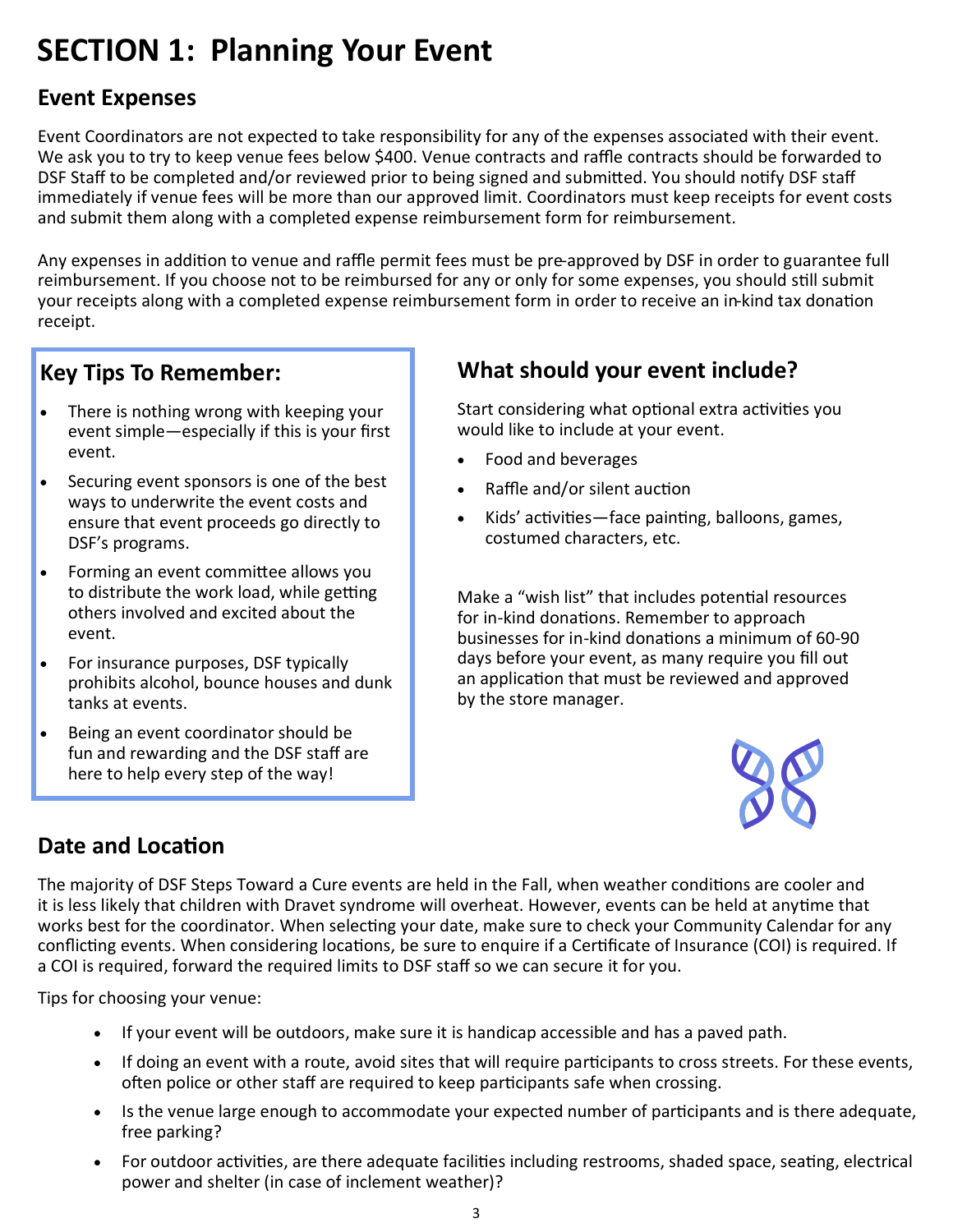### **What type of Event should you host?**

The type of event that you decide to host will factor into your site selection. Most first-time event coordinators find holding a family walk is the easiest . Others have organized 5Ks, Camp Days and Burn Bootcamps, to name a few. The Steps Toward a Cure program is flexible and we are here to help you design your event as you envision it.

### **Registration and Fundraising Pages**

Each event is web-based, meaning it has an individual event portal that will allow participants to register, fundraise and promote the event through social media. Once your date and location is finalized, we will build your event portal and help you start promoting your event.

### **Recruiting Participants**

Friends, family, co-workers, neighbors, vendors, and local businesses are all great people to approach to ask to participate in, or to sponsor your event. It helps to personally recruit participants, in addition to sending out emails and posting flyers around your community. Encourage participants to pre-register and consistently encourage participants to set a fundraising goal to help you meet your event goal. Consider asking a local business to donate a gift certificate that you will award to your top fundraiser as an incentive.

### **Registration Fees**

We suggest the following registration fees for most Steps Toward a Cure events. Registration fees typically include an event t-shirt (which can be personalized for your event) and a DSF drawstring backpack or other promotional item.

\$25 for adults \$15 for children

Participants must register a minimum of four weeks prior to the event to guarantee their event shirt.



### **CHECKLIST FOR GETTING STARTED**

- Contact our Campaign Director to let them know you are interested in becoming an Event Coordinator
- Participate in a phone call with our Campaign Director to discuss your event
- Research event sites and select a date for your event
- Read through the coordinator handbook and complete an event application and forward it to DSF this application gives us the information we need to set up your event portal
- After approval from DSF, secure your event site. DSF can complete any associated paperwork and pay for the site (make sure to get fees pre-approved if they exceed \$400)
- Request a Certificate of Insurance (COI) from DSF, if it is required by the owner of the event site
- Start to assemble your Event Committee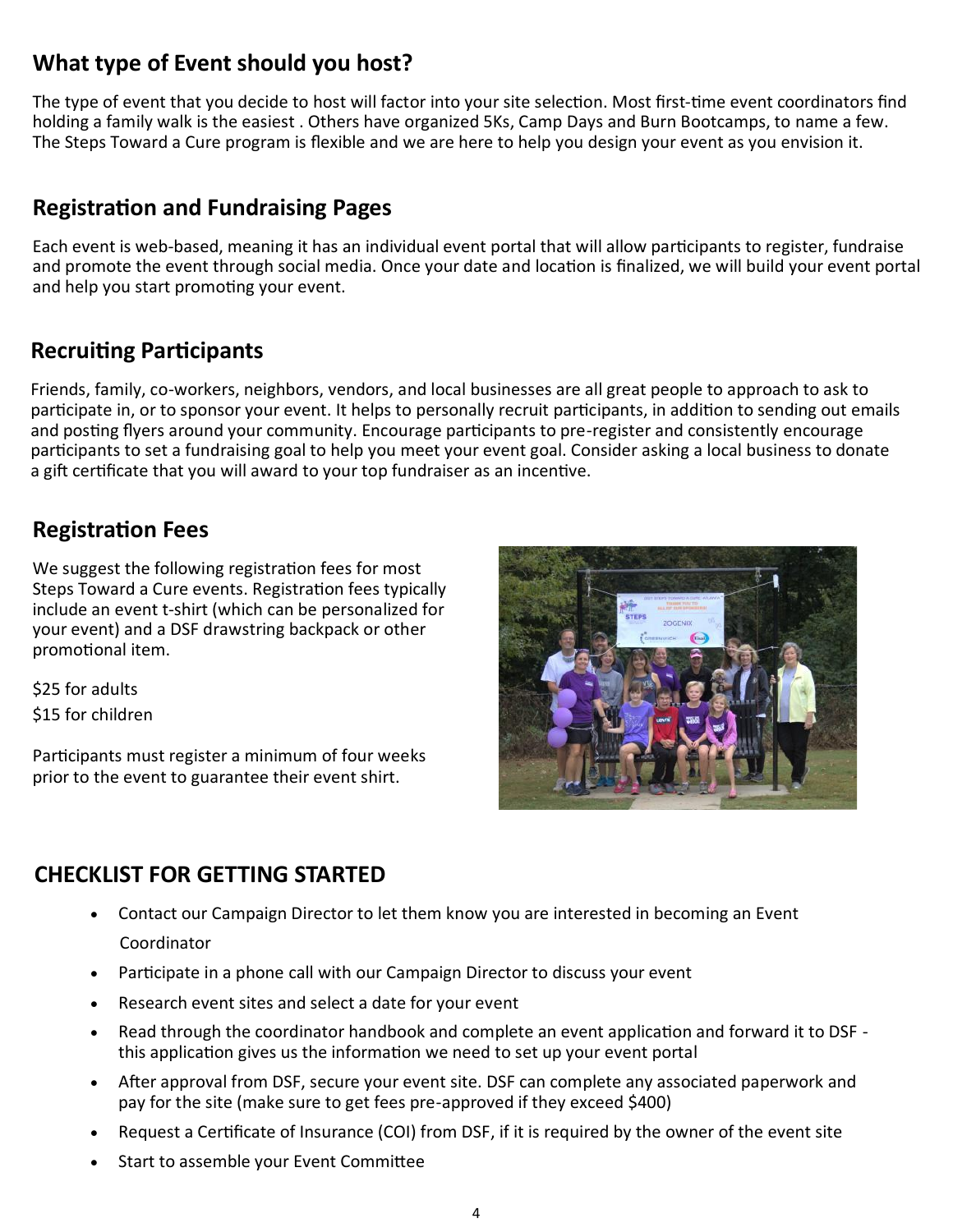## **Support for your event**

While the DSF Coordinator Handbook will provide you with a solid overview of the event planning process, we know that there will be questions and concerns throughout the planning process that may not be covered or addressed in great length in the handbook. For specific questions, as well as support, please do not hesitate to reach out to a member of the DSF staff. We all have hands-on experience in the planning and execution of various fundraising events.

#### **We are all here to help you in making your event a great success and we are excited to work with you!**

### **DSF is responsible for:**

- The cost of your approved site, raffle permit (if needed), any associated paperwork and additional event fees
- Supplying Certificate of Insurance, if needed
- Establishing your event portal
- Helping you secure in-kind donations
- Helping with promotion of event
- Answering questions & troubleshooting event issues
- Sending registration reports for event check in
- Sending coordinator all items needed for the day of your event—shirts, banners, signage, registration materials, etc.

### **Event Coordinator is responsible for:**

- Finding & securing the event site
- Forming a committee for the event
- Publicizing and promoting the event
- Securing volunteers
- Securing in-kind donations
- Entertainment or special activities
- Recruiting participants
- Securing sponsorships
- Securing auction or raffle items, if applicable
- Site layout
- Completing post event paperwork

## 

#### **DSF STAFF**

- Misty Ried, Campaign Director—misty@dravetfoundation.org
- Mary Anne Meskis, Executive Director maryanne@dravetfoundation.org
- Jamie Cohen, Accountant jamie@dravetfoundation.org
- Jenny Gallo, Special Events Director jenny@dravetfoundation.org
- Erin Reoyo, Family Network Support Group Liaison erin@dravetfoundation.org

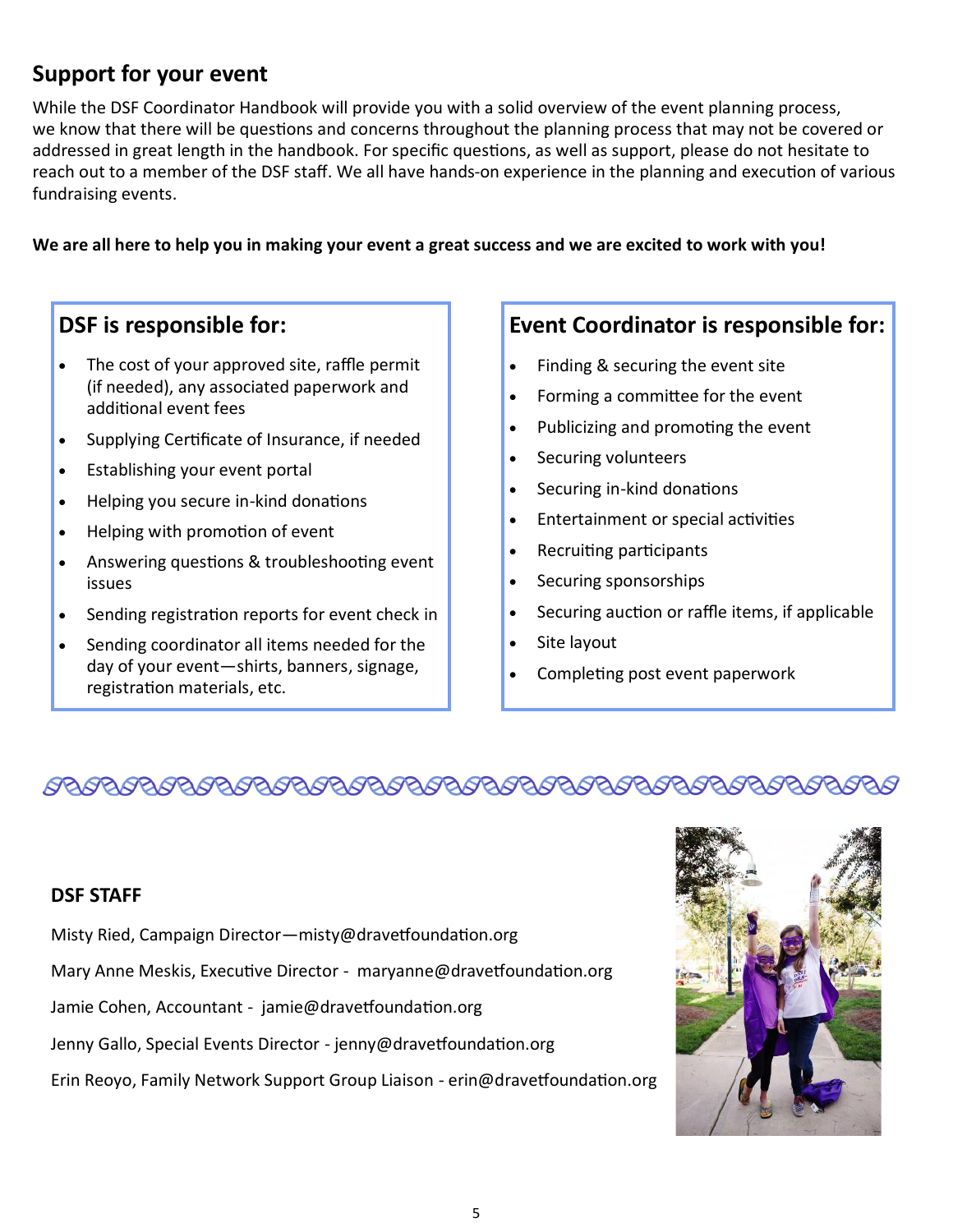## **SECTION 2: Committee & Volunteers**

You may decide to champion the planning and logistics for your event alone, while other coordinators will choose to recruit individuals and build an Event Committee. Your committee members and volunteers can be built from local DSF families, as well as your own family and friends. Once you recruit committee members, be certain to have meaningful work or projects for them to take on, based on their interest, expertise and amount of time they can commit. Hand out assignments and get everyone motivated for the day. Make sure volunteers understand their roles and your expectations.

#### **When creating your committee:**

- Create a committee roster, phone & email list
- Schedule regular meetings in-person or by phone
- Take notes at all meetings and distribute them to your committee within a day or two
- Allow enough lead-time to make sure you accomplish all of your objectives
- DSF will put together a Google Doc folder where committee members can add information on what they are working on for the event, in real-time

#### 

#### **Pre-event tasks for committee members include:**

- Assisting with event planning
- Attendance at planning meetings
- Soliciting sponsors
- Soliciting in-kind donations
- Community promotion & outreach
- Participant recruitment
- Event activity planning
- Soliciting donations for silent auction or raffle

### **Day-of tasks for committee members & volunteers include:**

- Set-up and tear down of event
- Placing directional signage for event
- Registration & check in
- Greeting participants and assisting with questions
- Overseeing refreshment station
- Selling raffle tickets
- Overseeing silent auction
- Assisting with onsite activities







#### **Resources for volunteers:**

- Churches & synagogues
- Scout troops
- Cheerleading/Dance teams
- Community sports teams
- High School service clubs
- Local epilepsy foundations or support groups
- Company volunteer programs (such as Kohl's Cares)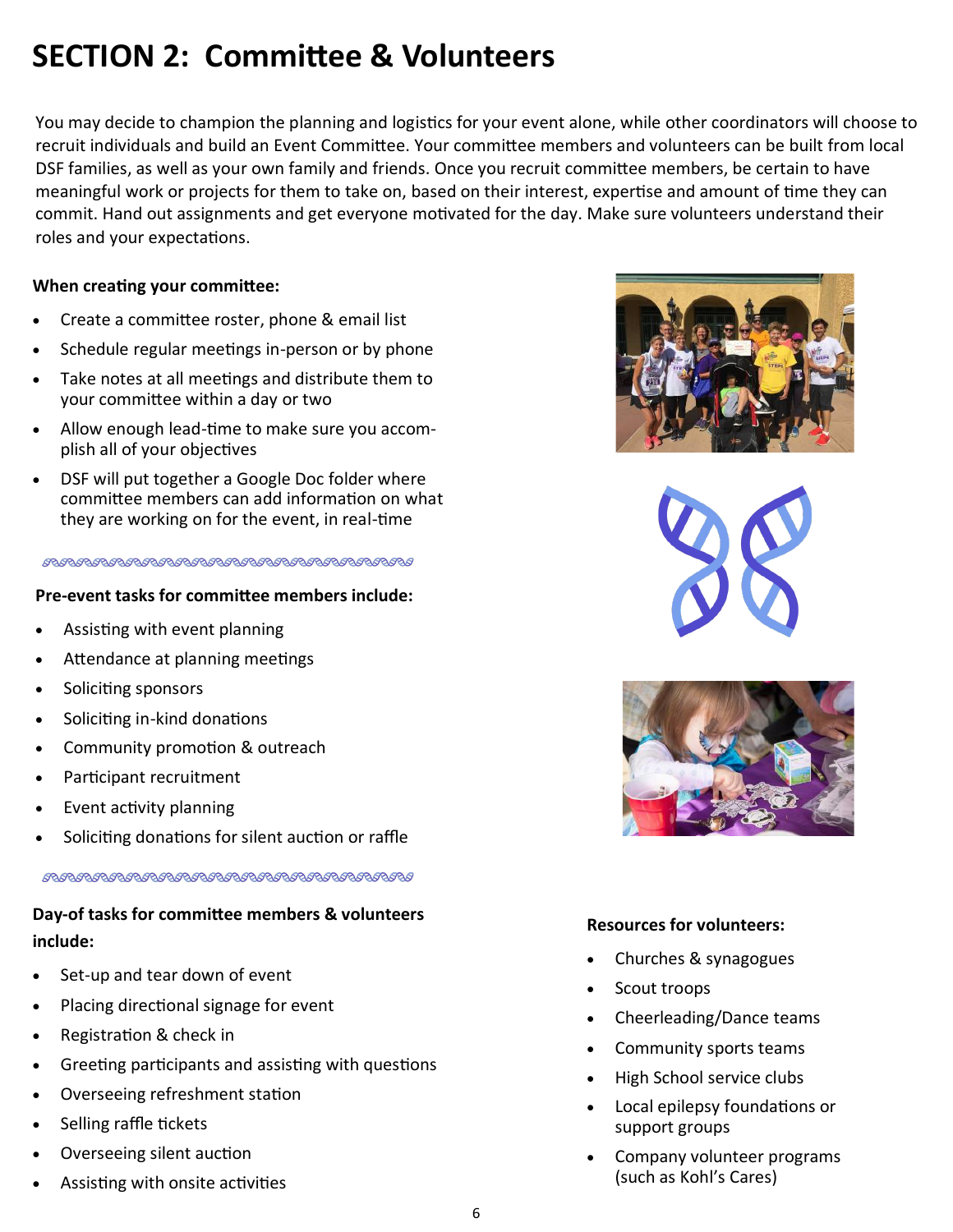## **SECTION 3: Fundraising**

## **Personal Fundraising Pages**

Your online event portal will make it easy for event participants to fundraise for your event. Participants will be able to create a personalized fundraising page, with easy step-by-step instructions. From their fundraising page headquarters, participants can send out email appeals to their contacts or share their fundraising page via social media.

Encourage all participants to set a minimum fundraising goal of \$100 or more. Ask team leaders to set up friendly fundraising competitions with one another. You may want to secure donations of desirable items and use them as prizes to award to the top fundraiser(s) at your event.

### **Additional Fundraising Ideas**

### **FUNdraisers**

You and your committee may want to hold a "kick-off" event before your event to raise additional awareness and donations for your event.

### **Ideas include:**

- Cocktail party at a local bar, restaurant, or in your home. Ask for a cover charge or donation to DSF
- At-home party (such as Pampered Chef), with a portion of sales going to DSF rather than the hostess earning rewards
- Yard/Garage sale
- Dress down day at work or school
- Golf Outing
- BBQ/Chili cook-off
- Bake sale
- Movie night
- Car wash
- Karaoke contest

## **Company Matching Gifts**

Ask your employer if they will match donations made to your fundraising campaign.

Encourage your donors to apply for matching gifts from their employer. It is an easy way to double, sometimes triple, a donation.

Be sure to include the information below on Matching Gift Donation applications:

#### **Mailing Address:**

Dravet Syndrome Foundation PO Box 3026 Cherry Hill, NJ 08034

**IRS EIN#:** 27-0924627

**Contact Information:** 203.392.1950 Jamie Cohen, Accountant jamie@dravetfoundation.org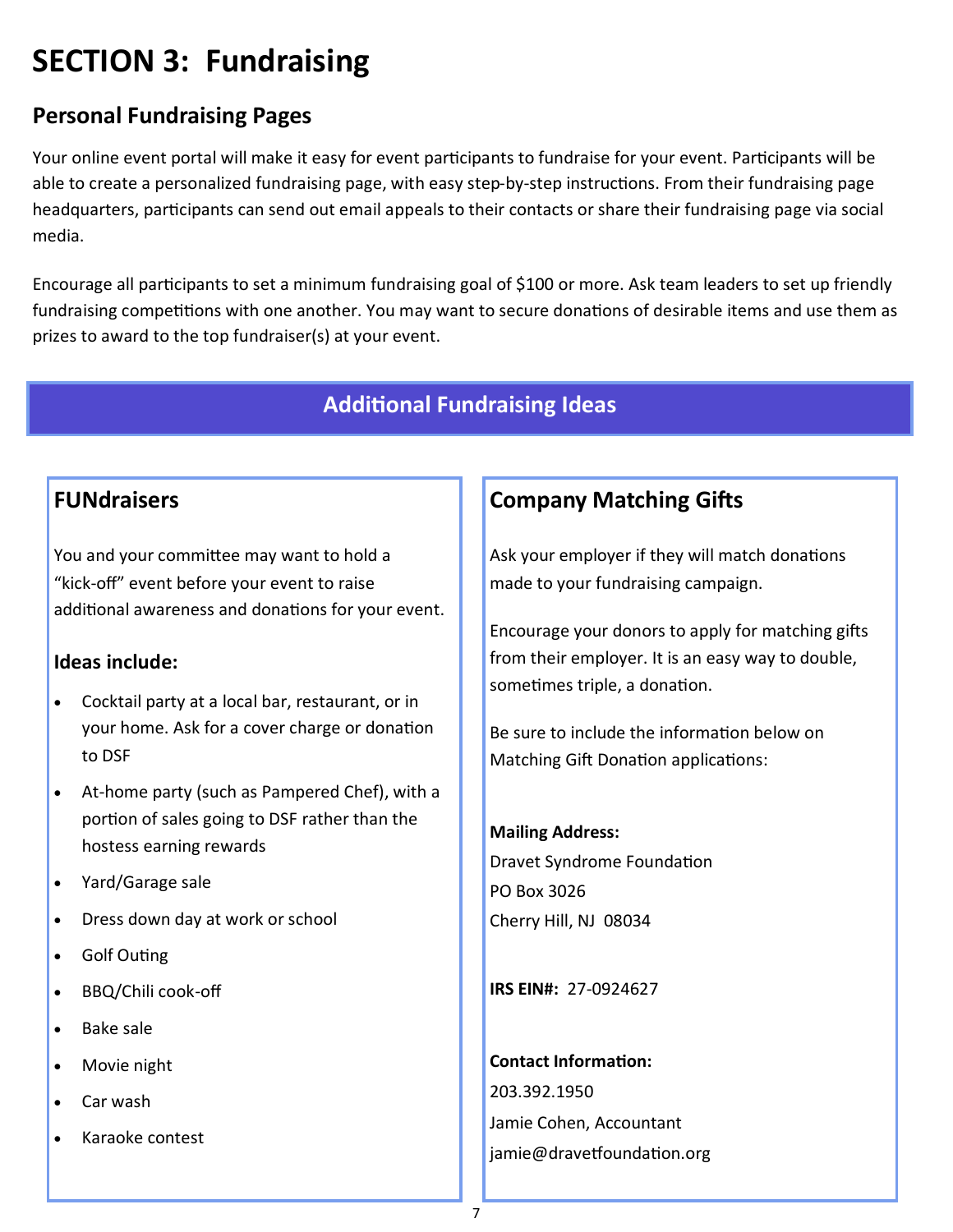## **SECTION 4: Raffle/Auction Donations & Sponsorships**

## **Securing Raffle or Auction Items**

Raffles and auctions are one of the most cost-effective and popular ways to raise money during a fundraising event. To make a raffle or auction successful, you must first secure desirable items. The best place to start is to survey your committee members, family and friends. Every supporter could possibly know of a business or individual that would have something of value to contribute to the prize pool.

When reaching out to local businesses, begin canvassing your community early on. Come prepared with a request letter, flyer, donation contract and 501c3 paperwork. Every business is a viable option and it never hurts to ask. Remember, you are more likely to have success at businesses where you are a frequent customer. And don't let NO discourage you—another opportunity will always arise.

### **Examples of raffles:**

- 50/50 Raffle Half of the money collected goes to a single winner with the balance going to DSF.
- Single-Prize Raffle Sell raffle tickets and offer one or more items as prizes in your drawing.
- Teacup Raffle Items are displayed on a table with a small paper bag in front of each item. Participants drop purchased tickets in the bag of the item they would like to win.



### **Suggested items for raffle or silent auction:**

- Gift certificates from local businesses
- Items or gift baskets from local stores (such as a bakery, sweet shop, jewelry, clothing, etc.)
- Tickets to the movies, sporting event or local theater
- Signed sports memorabilia
- Services, such as child or pet care
- Tickets for a tour, such as a winery tour
- Many grocery stores will only support charities incorporated in their State, but may still make a small donation called a neighbor to neighbor donation

### **Food & Beverage Donation Suggestions:**

- **Costco & Sam's Club** often donate a gift card that can be used for water, fruit or other items needed for your event. Applications typically must be submitted 60-90 days in advance of your event. Check with the manager of your local store for more details.
- **Whole Foods or local grocery stores** will often donate granola bars or fruit. In most cases, applications should be submitted at least 90 days before the event. Applications for Whole Foods can be completed online.
- **Starbucks** will often donate brewed coffee for your event. Contact the manager of your local store for more details. You will need to arrange pick-up of the coffee the morning of the event, as well as return the carafes after the event.
- **Einstein's Bagels or other bagel or donut store** often will donate end-of-day bagels. Bagels will need to be picked up at closing time the evening before your event.
- **Panera** will sometimes donate fresh bagels for fundraising events. You can stop in at your local store, or ask us to fill out an online donation request.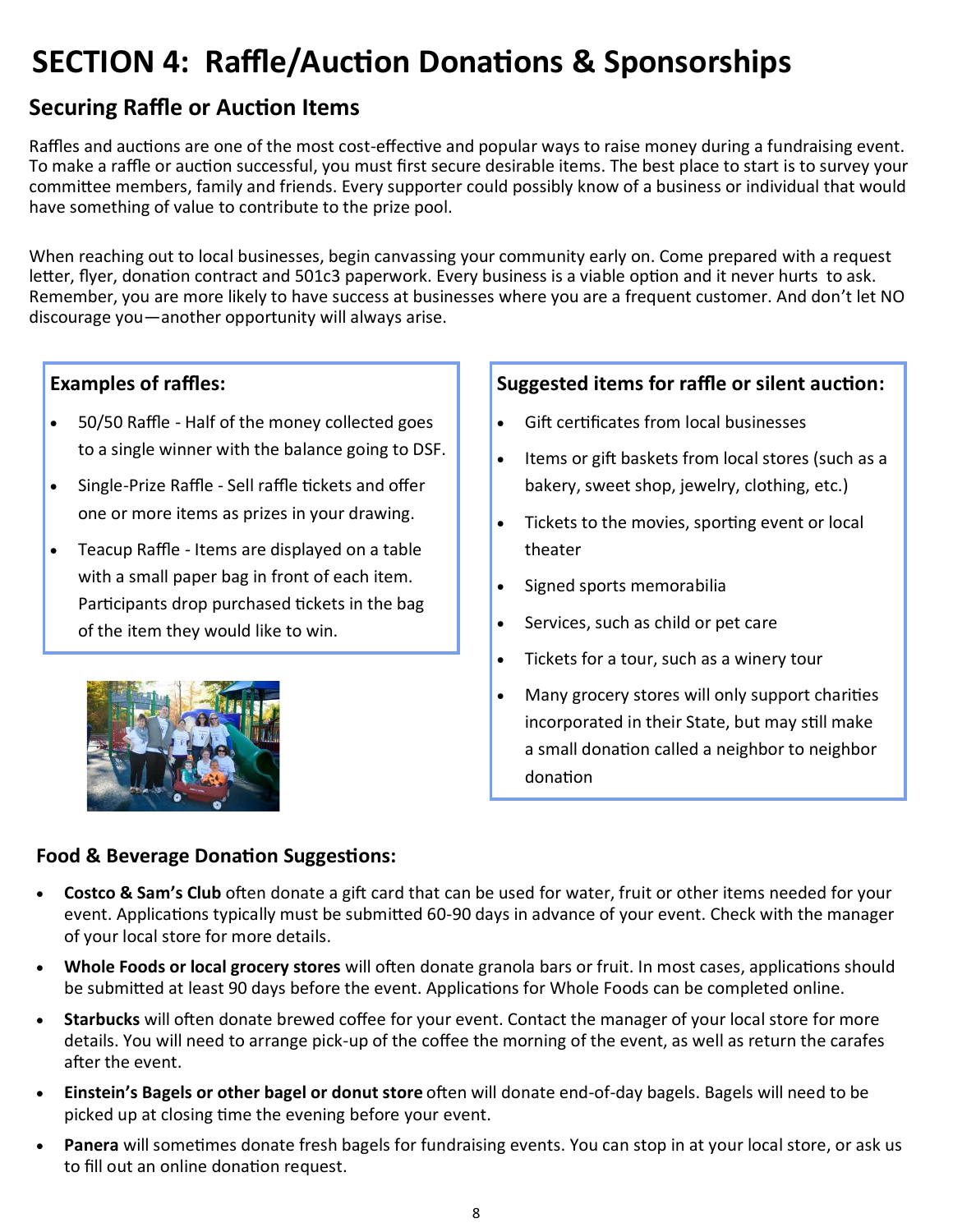## **SECTION 5: In-kind Donations & Sponsorship FAQs**

### *What is an in-kind donation?*

In-kind donations are donations of goods or services, rather than cash. Examples would be food, water, raffle & auction items, entertainment, etc.

#### *What is a sponsorship?*

A sponsorship is a financial payment by a business or individual to support a special event.

### *Why should I solicit in-kind donations and sponsorships?*

In-kind donations and sponsorships help to subsidize the costs associated with your event, allowing event donations to go directly to the programs of DSF.

### *Who should I ask for in-kind donations and sponsorships?*

Typically a business owner or manager is the person to approach. However, sometimes individuals or families may also be interested in supplying needed items for your event or purchasing a sponsorship in their name or in honor of a loved one.

### *How do I go about requesting for in-kind donations & sponsorships?*

Make sure to have a sponsorship packet (sponsor levels, donation contract, request letter, etc.) when you approach someone. You may be asked to fill out an application and supply the DSF EIN# (27-0924627) and/or a copy of our 501c3 letter.

#### *What does the donor need to do?*

They should fill out the donation contract in full, then return it to an event coordinator. They may also return it to DSF by fax or email. You should make arrangements to have the item picked-up or delivered, based on the donor's preference.

#### *What does the event coordinator need to do?*

Make sure to keep a copy of the donation contract to be returned with the event paperwork. This will assure that the donor receives a tax receipt. Ask for a hi-res logo if the donor contributes at a level that includes signage or inclusion on the event shirt. If an item needs to be picked up, make the arrangements to do so.

#### *Will in-kind donors or sponsors receive a tax-donation receipt?*

All in-kind donors and sponsors will receive a tax-donation receipt, based on the information on their donation contract. Donations are tax deductible to the full extent of the law. If you have questions regarding the issuance of tax receipts, email Jamie at jamie.c@dravetfoundation.org.

**When reaching out to sponsors & donors, come prepared with a request letter, flyer, copy of DSF 501c3 letter, sponsorship packet and donation contract.**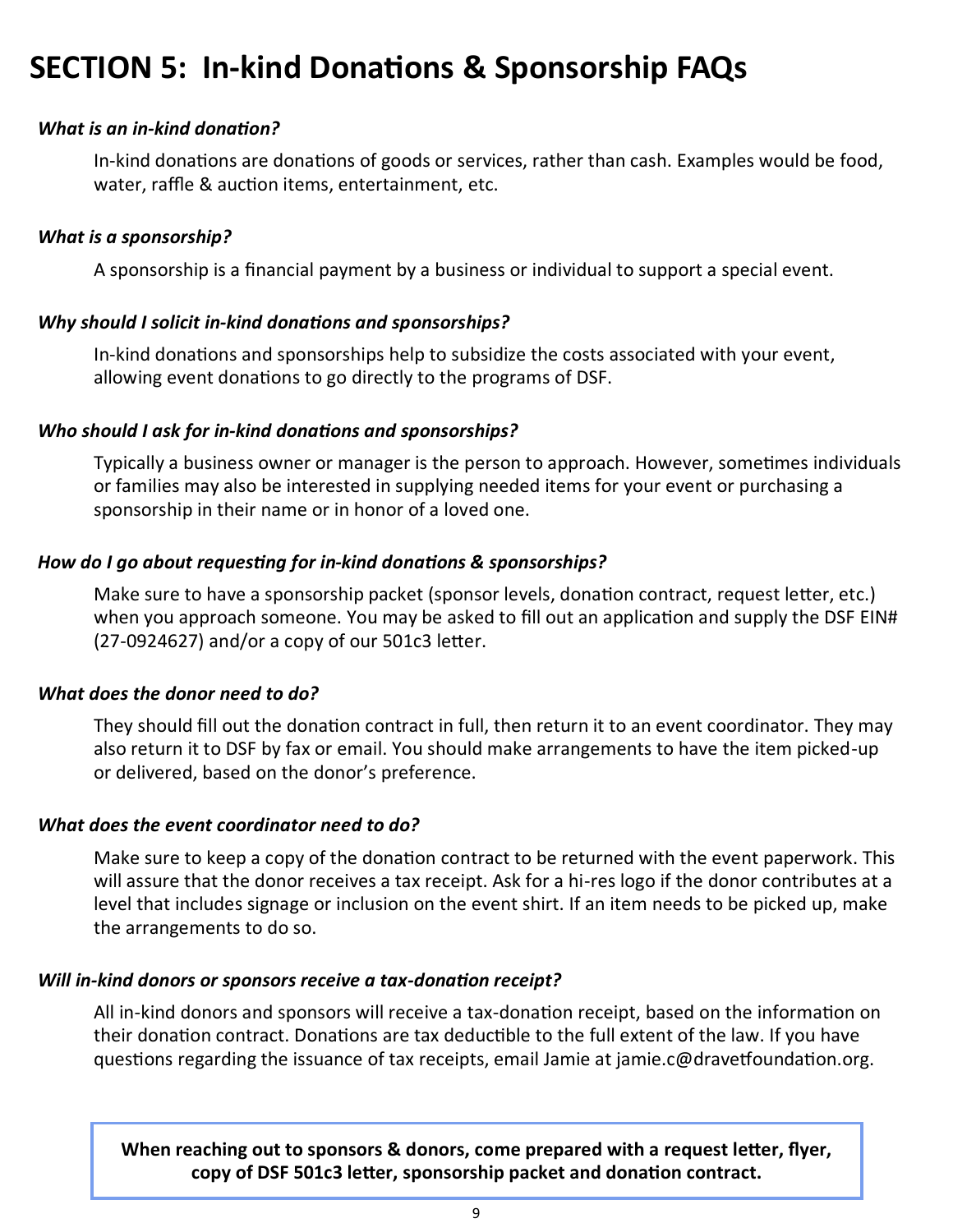## **SECTION 6: Handling Money at the Event**

### **Tracking Revenue at your Event**

In your event coordinator box that you will receive about a week before the event, you will find onsite registration tracking sheets. It is important that volunteers use these sheets to track onsite registrations and donations, as well as the method of payment. It is important that you track the money raised at your event by category, so our accountant can properly reconcile your event.

If you are interested in accepting credit cards at your event, we can offer you a Square device, which can be plugged into a smart phone or tablet to process credit cards. In order to use the Square, an internet connection must be available at your event location. Please verify a connection is available before requesting a Square for your event.

### **On Site Registrations**

Anyone who registers the day of the event needs to complete an onsite registration form and sign the accompanying waiver, as well as pay their registration fees. They may select an event shirt from left-over stock. Even if you run out of shirts, all participants must pay a registration fee to participate.

### **Donations/Pledges**

If participants turn in donation money the day of the event, make sure it is marked down on the onsite tracking sheet. If they bring an accompanying offline pledge sheet, make sure to include it in the paperwork that is sent to us at closeout so we can get tax donation receipts sent out to the appropriate donors.

### **Raffle and/or Auction Items**

Volunteers selling raffle tickets should turn over all of the cash collected to the Event Coordinator or other assigned committee member. The total money collected for the raffle should be entered on the onsite tracking sheet. If someone uses a check to purchase raffle tickets, mark "raffle" on the check to assist with closing out the event. Individual receipts are not issued for raffle tickets, as they are not tax deductible donations.

Cash or checks from silent auction items should be treated in the same way. On the silent auction forms, write in the winning bidder's name and method of payment to help us to close out event. Mark "silent auction" on the check. Silent auction items are only tax deductible for the amount above the value of the item.

### **Sharing the Total Raised at your Event**

Before the event begins, you may want to share the total money raised to that point with participants so they can see how their efforts paid off. About a week after the event, DSF will send out a thank you email to all participants that tells them the total money raised for the event. Make sure to capture emails of onsite registrants on their registration form so they can receive this email. We want all participants, donors, sponsors and volunteers to know how much their efforts are appreciated by DSF and the Dravet community.

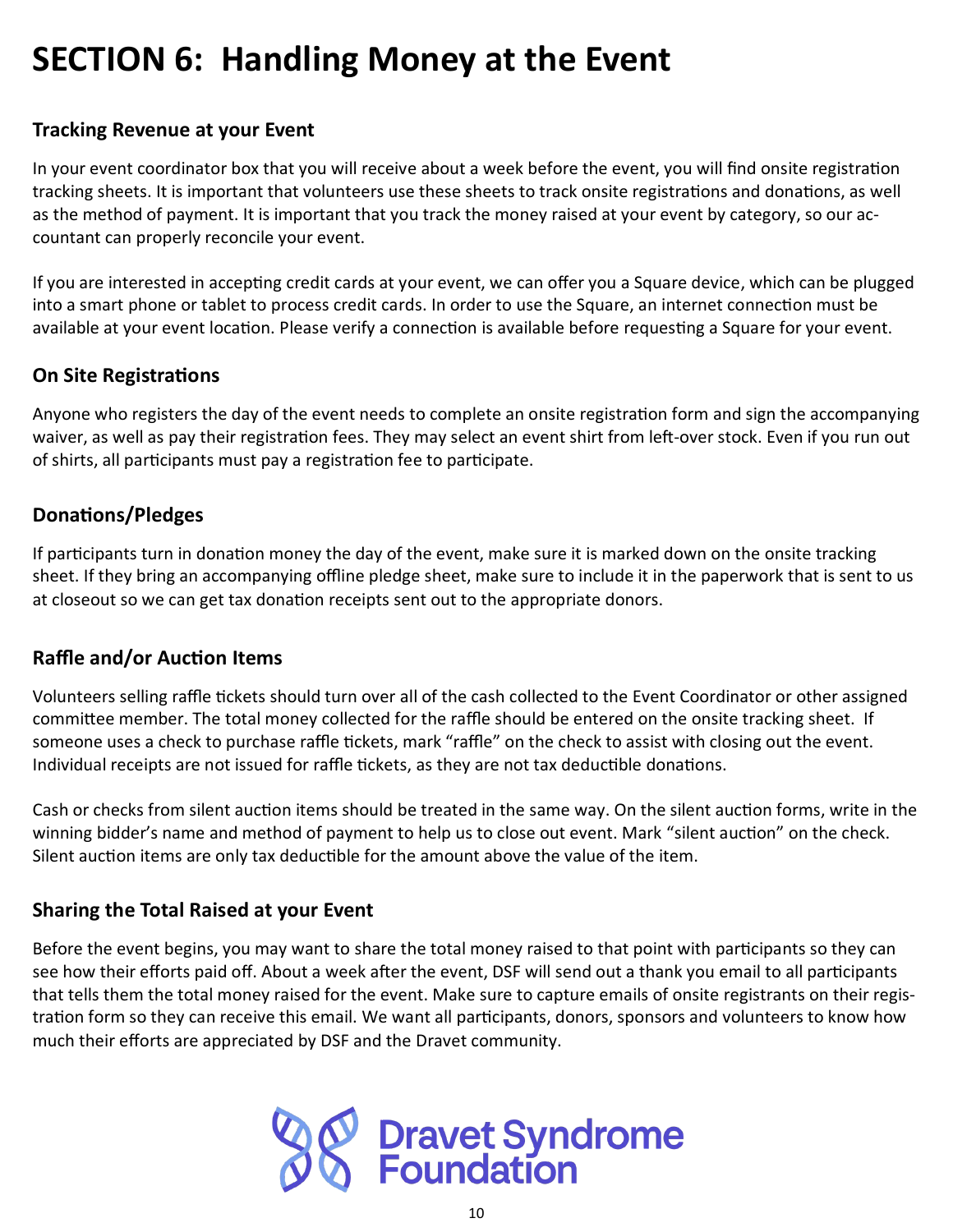## **SECTION 7: Logistics for the Day of the Event**

Having a detailed plan in place for the day of your event will assure that it runs smoothly. Set up a timeline, from set-up through tear-down, including where volunteers are needed. Make copies to distribute to your committee members or key volunteers so that everyone has knowledge of the event plans and can answer questions if you are otherwise engaged.

### **Plan your Event Layout**

Make sure to visit the site the week prior to your event to assess the area. At this point you should make definitive decisions on your final layout for the event. It helps to make a map for your volunteers to use for set up. On the Event Coordinator Portal, you can find a suggested timeline for the day of the event.

### **Meet with Volunteers**

Take the time to meet with your volunteers and make sure they understand their assigned tasks for the day. If you have volunteers picking up items the morning of, call them the evening before and remind them of the item, pick up time and location.

### **Walk the Route**

If your event is a walk or 5K, make sure to arrive early enough to walk or ride the route and make sure there are no unexpected obstacles such as branches or sitting water. Post volunteers or signs near any obstacles to keep everyone safe.

### **Set-up & Clean-up**

Make sure that the volunteers you recruit for set-up and clean-up understand that this is an active role that requires some manual labor—lifting tables, stacking bottles of water or carting boxes of shirts and supplies. When it comes time for clean-up, make sure to remove all litter and return the site to its original state.



### **Supplies**

You might want to pack an emergency kit for the day of your event. Make sure to consider any additional activities you have added and what they might require.

Items may include:

- Additional pens
- Money boxes & petty cash
- Scissors, tape & a stapler
- Clipboards (DSF supply on request)
- Cord or string
- Garbage bags
- Emergency medical kit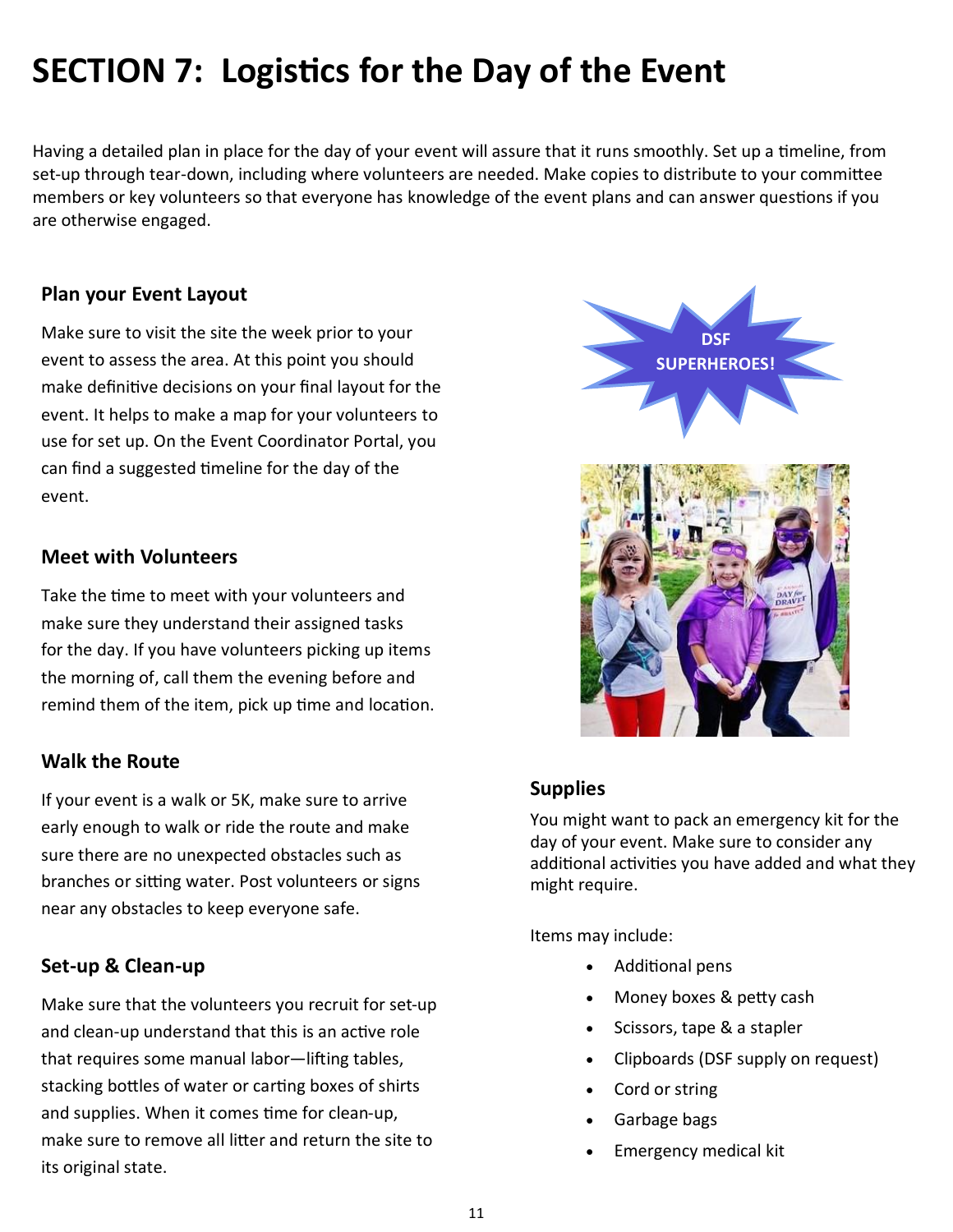### **Event Day Registration**

Registration will be one of the busiest times of the day for your event. Make sure you have enough volunteers and that the volunteers you choose are friendly, quick to respond, comfortable handling money, and do well under pressure. Offer one table for pre-registered participants and a second table for those registering the day of the event.

Each coordinator will receive a package of supplies before the event that are necessary for registration and the event. It will include event banners, directional signage, onsite registration, etc. You will receive event shirts and promotional items separately, at least a week before the event.

Depending on your event, we will close online registration 3-7 days before your event. Once the event is closed, your final pre-registered participants report will be emailed to you. It will include the participant's name, team name, and event shirt size. You will use this report to sort and prep your event shirts and promotional items, as well as to check-in participants who have pre-registered for the event. Make sure to print 2-4 copies of the online registration report for use at registration.

### **Registration Procedures**

### **Pre-Registered Participants**

- Greet the participant
- Find participant name on registration report and place a check mark by their name
- If participant hands in a pledge form and donations, make sure to mark down the donations on the onsite registration and donation form. Hold on to pledge form to be returned with other walk paperwork.
- Give participant their event shirt and backpack as listed on the registration report. If they want to switch sizes and it is available in the pile of onsite registrations shirts, they may exchange it.

## **On site Registrants**

- Greet the participant
- Have participant complete the onsite registration form and waiver
- Collect registration form, payment, and any pledge forms or donations they have brought with them.
- Make sure to add participant info to onsite registration and donation form
- Ask participant what size shirt they need. Be sure to only take shirts from the onsite registration pile. It is \$3 additional for shirts 2XL or larger
- Thank participant for their support

• Thank participant for their support

**SON** 

 $\bullet$   $\bullet$ 

 $\bullet$   $\bullet$   $\bullet$ 

**SUPPORTING FAMILIES FUNDING RESEARCH ADVANCING TOWARDS A CURE** 

**LEARN MORE** 

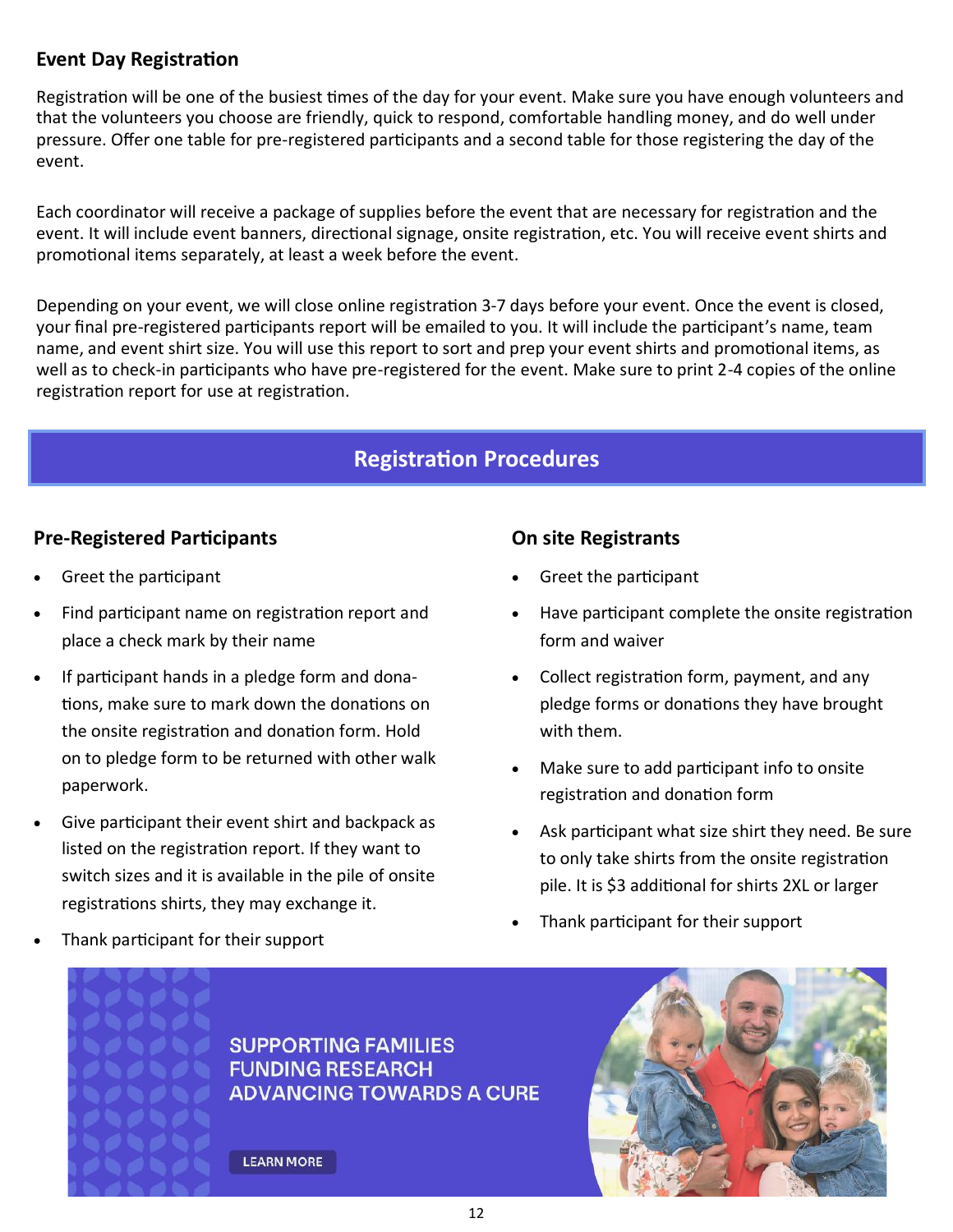## **SECTION 8: Event Wrap-up**

- Congratulate yourself and your committee on a great event!
- Send back event paperwork in the prepaid priority mailing envelope. Make sure to include:
	- The onsite registration & donation tracking forms
	- All onsite registration forms & waivers
	- Checks that were collected prior to and on the day of the event
	- A check or money order for the total cash collected prior to and on the day of the event
	- Reimbursement/in-kind donation request form (if applicable)
	- A list of anyone who donated cash and requested a tax-donation receipt
- Box up leftover supplies that will be shipped back to Jenny Gallo
	- Contact Jenny (jenny@dravetfoundation.org) with the dimensions & weight of each box
	- You will receive prepaid shipping labels to print out and attach to the boxes
	- If you do not have a UPS drop off center near you, we can request an at-home pick up
- Thank your volunteers. They are the foundation and the key to hosting a smooth and successful event. Recognizing them is critical and will keep them motivated and interested in supporting DSF and your future fundraising efforts for many years to come!
- Thank your participants and donors. It is their energy and enthusiasm for our cause that allows DSF to *Raise Hope Through Research*. DSF will send out an email to all participants and donors, letting them know how much was raised at the event, as well as to thank them for their generosity and dedication to DSF.